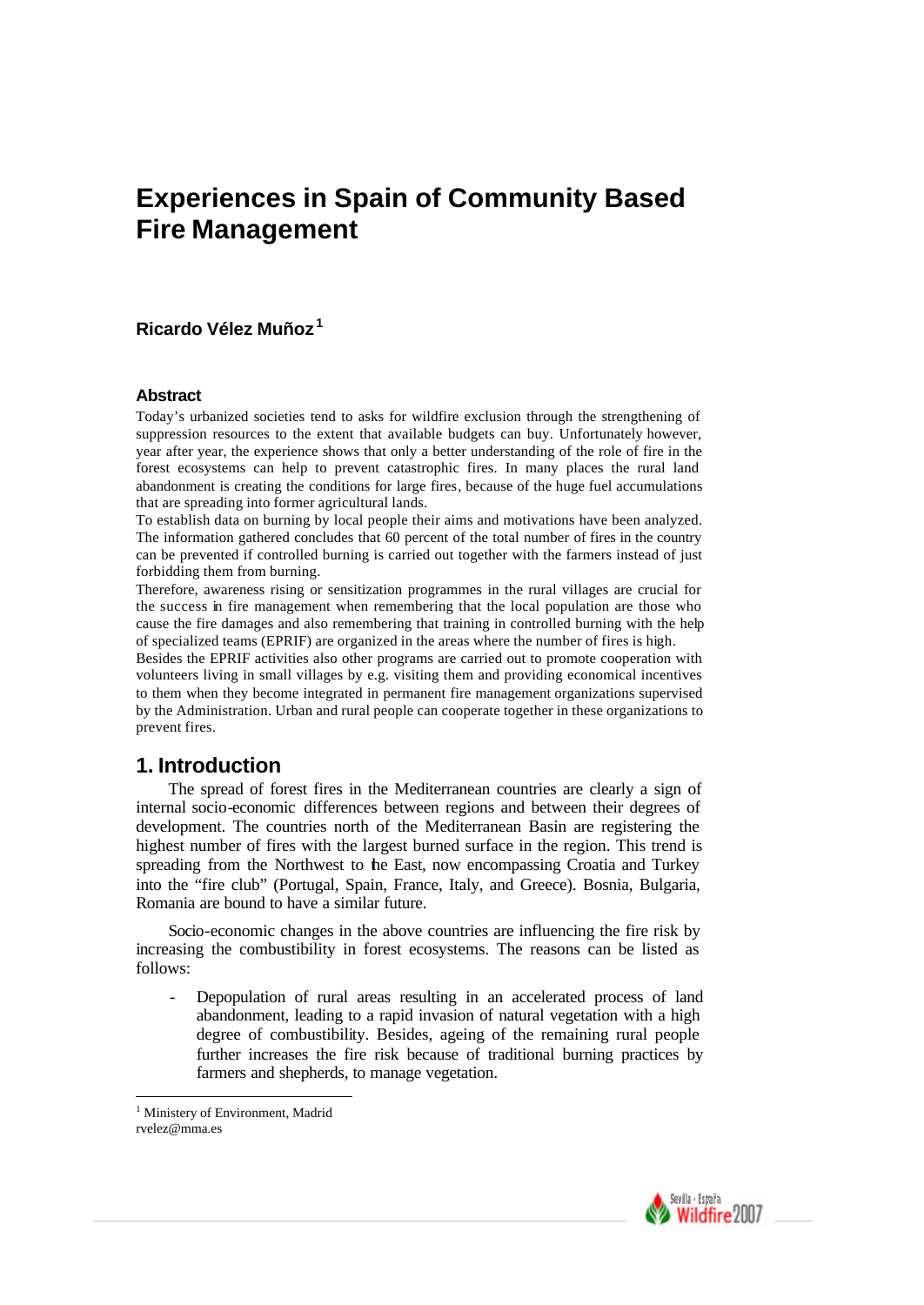- The Mediterranean Basin is a region with a growing population. From 1950 to 2000, the population grew from 225 million people to 450 million. Projections indicate that by 2050 it could reach 600 million (Plan Bleu 2003). However, the majority of this population is concentrated in the coastal areas and in some built-up urban inland areas. Specifically, the urban population for the entire Basin make up 60 percent of the total population in 1970 and by year 2000 it reached 70 %.
- In the countries in the north of the Basin, the proportion is already 90 percent. This means that rural areas are emptying and that the mountainous woodlands, in particular, can already be considered deserted by active population. The current elevated migratory movements do nothing to alter this situation, given that immigrants settle mainly in urban areas and in highly-productive agricultural zones (that is, areas with the most employment opportunities). By way of example, the active rural population (number of jobs in Spain), decreased from 1.600.000 in 1988 to 800.000 by 2002 (ASEMFO 2003). In the short term, the deserting of rural areas leads to neglected lands where natural regeneration of the vegetation takes over. During many years this land will present a high flammability when torched by fire. In addition, a low population also means lack of labour for carrying out forestry work in general and fire protection work in particular. Other related implications:
- People concentration in the urban areas are now spreading into the forest ecosystems, thus enlarging the wildland/urban interface. Permanent and secondary residences in forested areas are at fire risk with the thickening of the surrounding vegetation.
- Shifting of forest policy from management of forests for production of timber to one for Nature conservation, landscaping and recreation. Dramatic decrease in logging and extraction of firewood has in some regions a direct effect on the increase of forest fuel accumulations and combustibility.

The low fire hazard in the Southern and Eastern countries of the Basin marks a big contrast to the socio-economic changes listed in the countries north of the Basin..

During the last two decades the "fire club" countries have registered a marked improvement in fire suppression resources, limiting the damages but at such a high cost that economical possibilities to increase those resources are nearly exhausted. This means that forest fire organizations have to find more effective approaches to fire management by improving strategies and technologies for fire prevention and mitigation. Agreements will have to be made with local population for the use of fire in the right way. There is a need to publicly acknowledge the role of fire in preventive silviculture as ways to incorporate it in future forest policies better adapted to the present socio-economic situation in the Mediterranean Basin.

# **2. The rural people at the origin of forest fires**

Fire as a tool for vegetation management has for millennia been the basis of agriculture and livestock-raising. At the present time the use of fire is still an essential component of the rural technologies in many places of the world. The Mediterranean Basin is not an exception. But in the described socio-economic

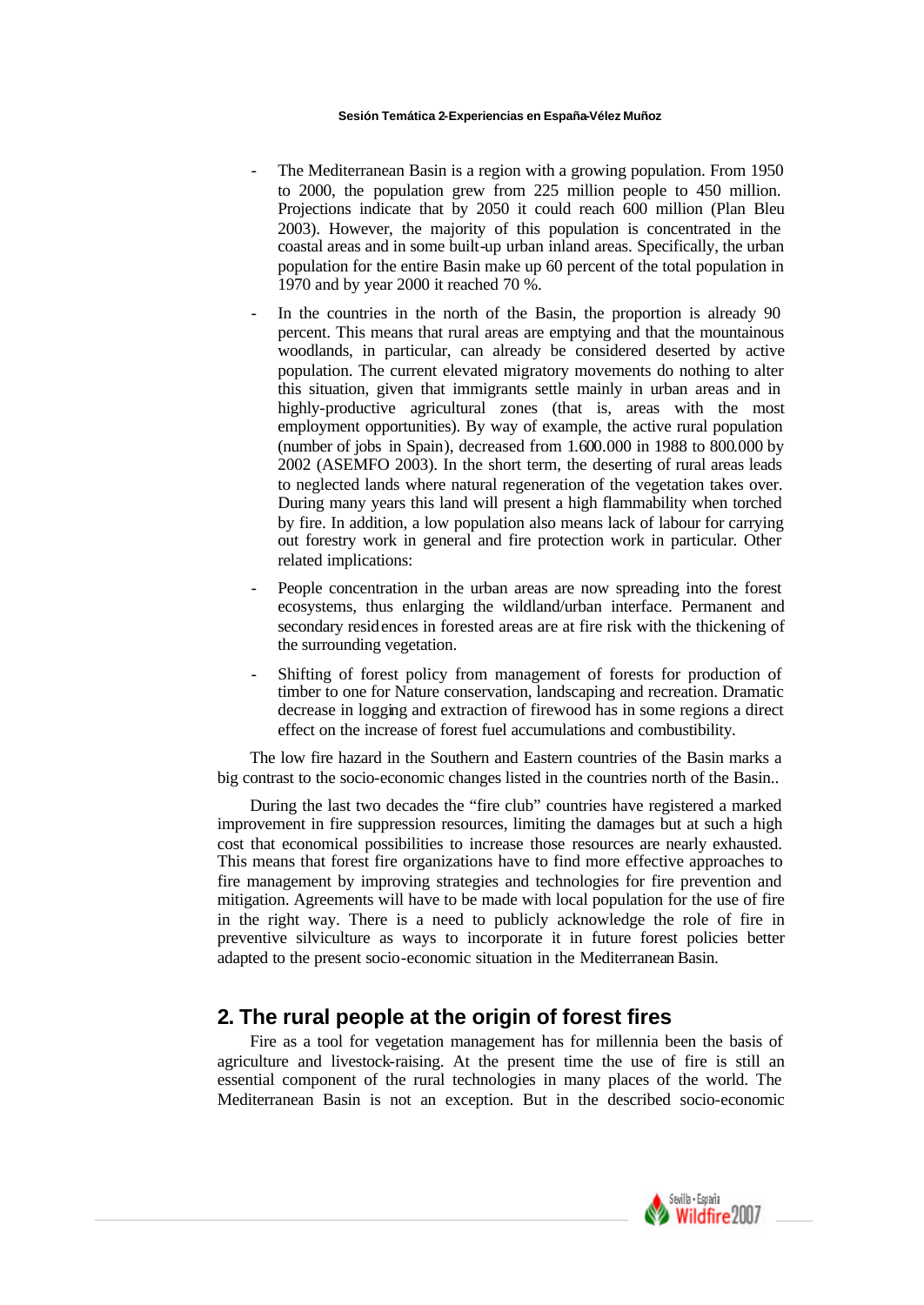conditions described above, fire can also be a component of several conflicts, causing wildfires.

Some of them are described in the following:

# ÿ *Persistence against "slash and burn" for agricultural*

# *purposes*

The conflict arises out of the use of fire to eliminate forest vegetation and its subsequent replacement by agricultural crops.

However, the current tendency is for the conflict to die out because of lack in land reclamation. Only in places where irrigation is possible, which agricultural application usually is highly profitable in Mediterranean countries, can this kind of land demand still be seen. Obviously, irrigated lands are highly limited in space because their dependency of water availability. In addition, European Union (EU) policy for preventing surpluses (CAP) is deterring further settlements on forest lands that are usually low productivity type lands, due to their quality or slope. In fact this conflict is tending to disappear.

# ÿ *Land abandonment*

The conflict arises as a result of rural activities ceasing on marginal agricultural lands, either spontaneously or encouraged by the aforesaid policy against surpluses. Leaving the land unattended gives rise to an invasion by wildland species in a process that would lead to the future regeneration of the forest. The species invasion very quickly generates the most dangerous types of light fuel accumulations, in which fires breaking out for whatever reason, take on high speeds and intensities and are extremely difficult to fight.

The tendency in this conflict is to regulate the change in land use from farm to forest, with funds to make it viable and prevent fuel accumulations. However, the process of giving up the land is outpacing the different countries' current policies. In addition, this process makes owners who might request subsidies disappear. However, even with subsidies it is difficult these days to find people interested to risk money to protect something that does not directly produce anything for them. The conclusion is that this conflict is tending to worsen in the entire Mediterranean Basin.

## ÿ *Burning grasses and bushes to renew pastureland*

In all countries legislation forbids the use of fire in forest areas and in a belt (200 m. in France, 300 m. in Portugal and 400 m. in Spain) surrounding the forest. Outside this area, authorization to use fire must be applied for from Forest Services; however, the issuing of a burning permit will depend on the fire danger index. Generally, there are rules referring to the fire season during which authorization cannot be given. (Vélez 2000a)

Nevertheless, this preventive legislation is indirectly defied by regulations protecting people living in the mountains. The current situation is characterized by the continuous reduction in the number of shepherds caused by rural depopulation. However, one possible fire management policy would be to encourage grazing in depopulated areas. Nevertheless, there are two problems for this policy to work correctly:

First, the average age of the population remaining in the forest land is very high. The human ageing process reduces physical strength and increases resistance to change in personal behaviour. This is why they carry on

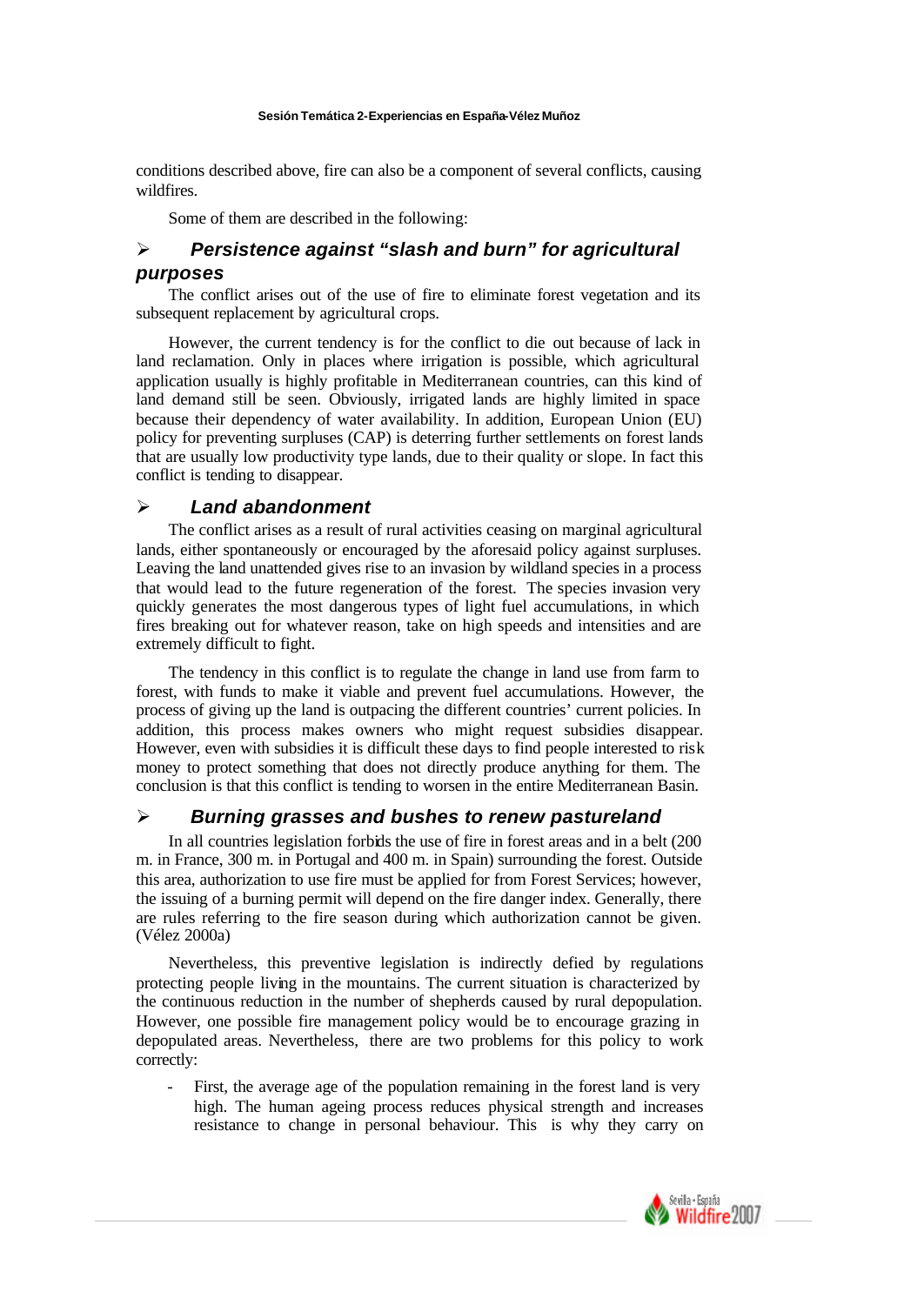burning "to regenerate pastureland" as they did in their youth, but without taking precautions in the changed fuel conditions. Due to the large fuel accumulations mentioned, their burning technique proves uncontrollable. In fact, every year old country people die when trying to burn pastureland. In 2003 nine persons older than 67 years were killed in Spain and 83 old farmers were killed by forest fires in Portugal (Viegas 2004).

Second, the EU incentive policy consists in subsidies per heads of sheep and goat; but without any relation to the area of land on which these animals will graze. In addition, this policy allows the owners of the animals to seasonally take them to new pastures.

The people who are utilizing these subsidies are those who know how to apply for them and they are more often than not from the urban environment. The apparent lack of relationship between the landowner and the land users lead to the hiring of shepherds who many times, set fire in an uncontrolled way, thus causing fires.

This problem could be minimised by getting greater internal coordination of EU regulations as well as promoting the use of controlled burning.

### ÿ *Burning agricultural remains*

The spreading of fires into forest areas arises from the use of fire to remove of agricultural harvest remains (stubble burning) and prepare the land for further sowing. This is a traditional operation on cereal growing lands. It is also performed to remove underbrush and weeds or any other vegetation interfering with farming.

Legislation runs, in all Mediterranean countries, parallel to that which is governing pasture burning. The conflict arises likewise through failure to comply with preventive measures laid down by the law and which are specified in burning permissions. To avoid burning expenses it proves cheaper not to take precautions. In addition, if burning runs wild and there is no permission obtained for it, it will be necessary for the Administration to prove who did the burning in order to hand out a penalty (burden of proof) to the culprit.

The current tendency is that this type of burning will increase. In fact, farmland is becoming a mere support for the crop, because organic matter of the farmland is destroyed every year by burning and has to be fertilised to compensate for these losses. That is to say, it is a completely non-ecological method of agriculture.

The negative ecological effects of these burnings have produced in 2005 its prohibition by the European Commission to the agricultural lands beneficiarie s of subsidies from the Common Agricultural Policy (CAP). To enforce the prohibition the subsidy would be cancelled if the land owner broadcasts stubble burning.

### ÿ *Declaration of specially protected areas*

Conflicts arise from the imposed limitations in land use which these declarations bring to local populations. When a region is declared a national park, Natural Park, or some other protection area, certain restrictions is established aimed at conservation or restoration of natural resources. This has an immediate influence on the livelihood of the area's inhabitants and may clash with their traditional land uses and customs. Confrontation can occur, of which the forest fire is a symptom.

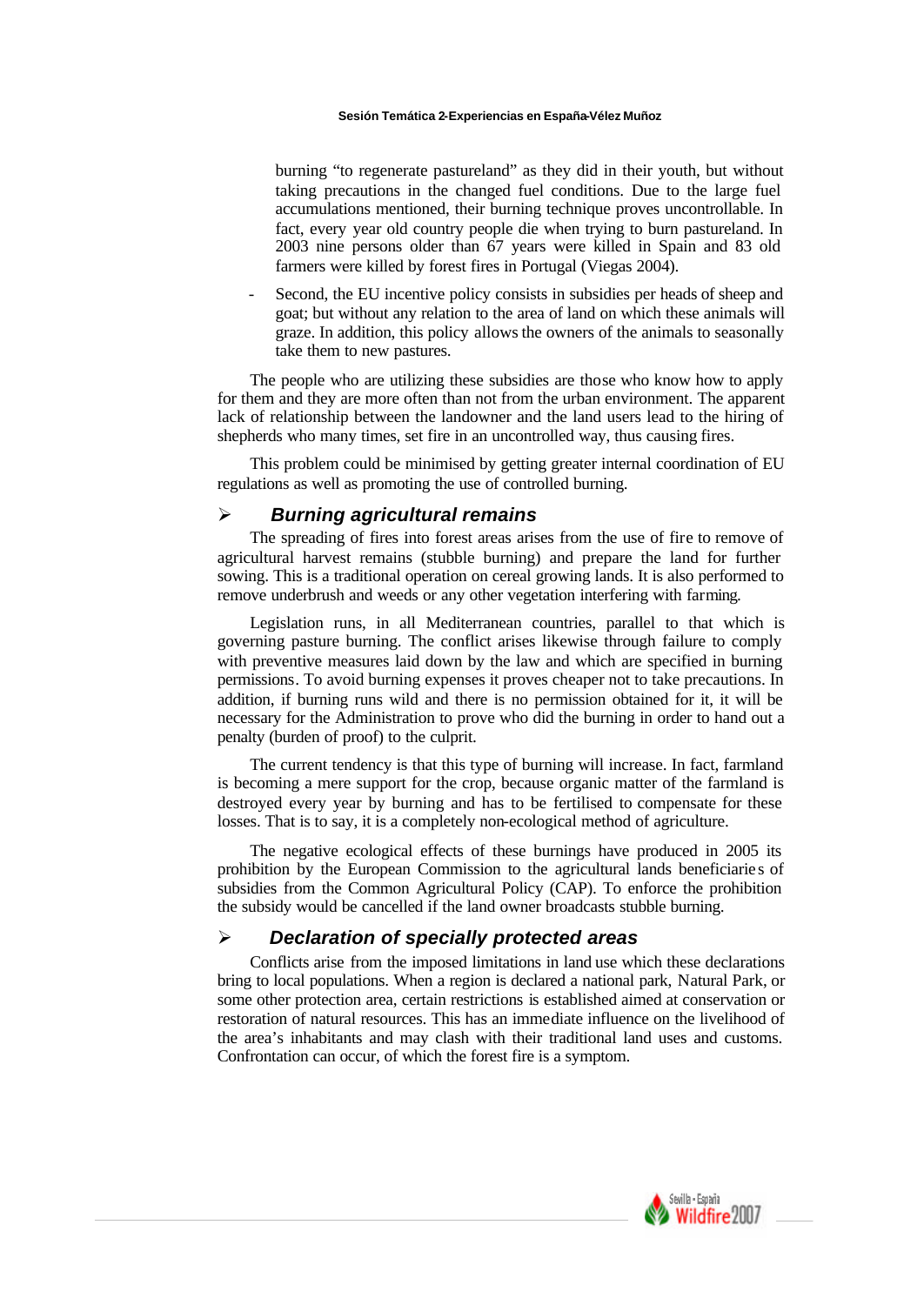The aim in environmental policies is to recognize these potential conflicts and take compensatory measures which should be extended to the entire population in the protected regions' area of influence.

The conclusion is that this type of conflicts will tend to spread, even though it may be controlled by good management of these protected regions.

# **3. Some data on forest fires of rural origin**

The Forest Fires Data Base (EGIF) of Spain is registering the fire cause in every fire report. There are two classes where the rural "origin" of forest fires can be found:

- Carelessness: It includes two subclasses "Agricultural burning" and "Grass" burning"
- Arson: Motivations to burn are categorized to explain arsonism. Rural burning without permission is included in this class. So, again "Agricultural burning" and "Grass burning" appear under the category of arson.

Another subclass is "Burning because of animal damages", that is, to scare away wild animals from the crops.

The average figures for the period 1991-2003 are the following

|                               | percent of total number | percent of total |
|-------------------------------|-------------------------|------------------|
|                               | of fires                | burned surface   |
| Carelessness (legal burnings) |                         |                  |
| - Agricultural burning        |                         |                  |
| - Grass burning               |                         |                  |
| Deliberate (illegal burnings) |                         |                  |
| - Agricultural burning        | 33                      | 16               |
| - Grass burning               | 17                      | 30               |
| - Animal damages              |                         |                  |
|                               | 60                      | 56               |

This means that nearly two thirds of the total number of fires has a verified rural origin i.e. are related to traditional use of fire. Those fires burn more than half the total burned surface every year in Spain.

Many fires are also caused by people living in the rural areas, although with motivations more related to the human nature (like revenge) than to the agricultural technologies.

The magnitude of these figures makes a priority of establishing a systematic prevention policy, aimed at the rural population.

# **4. Prevention policies**

To design these policies is necessary to consider that:

- rural people use fire for a number of utilitarian purposes
- fire prohibition has never succeeded
- fire effects can be controlled with the appropriate techniques

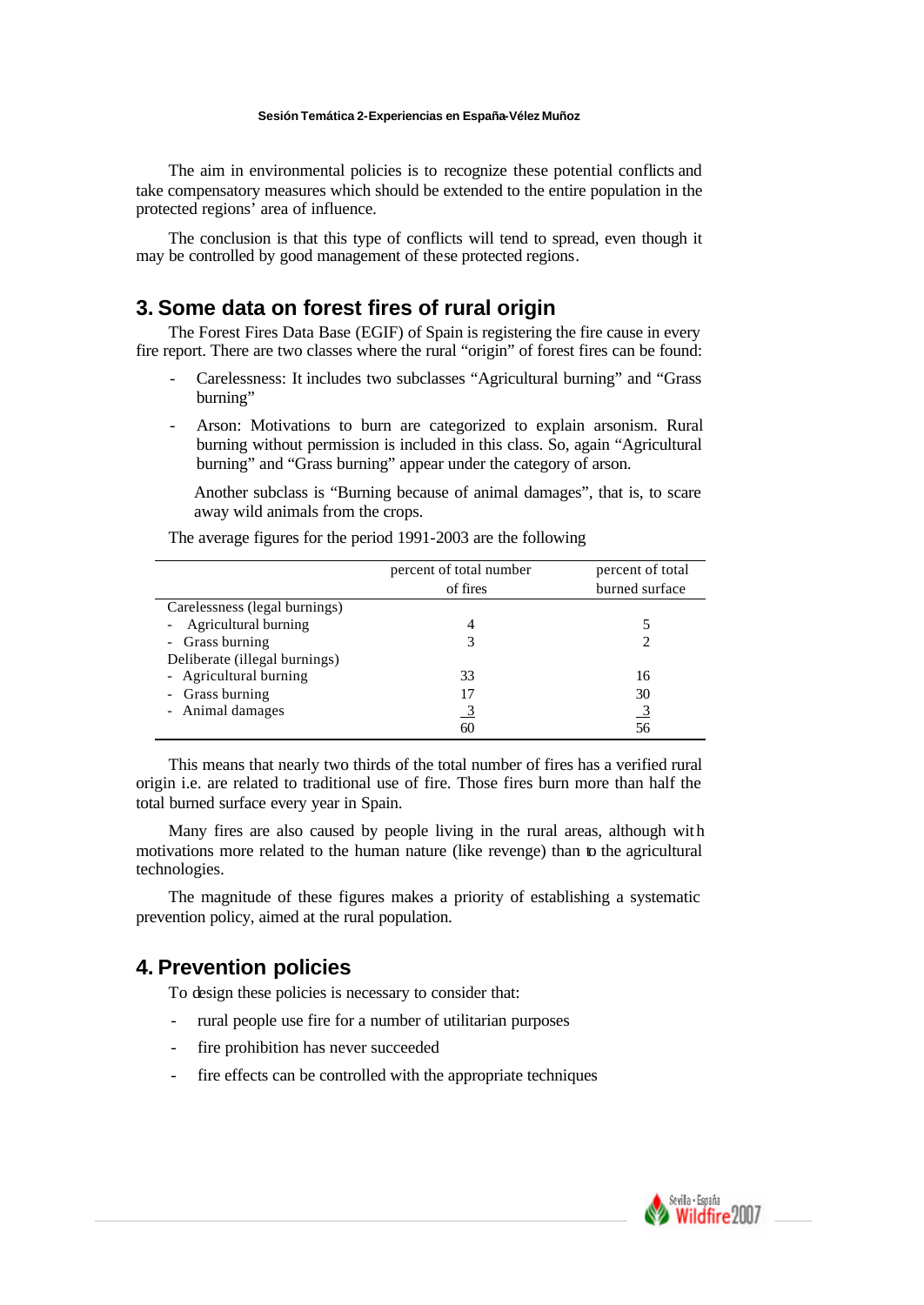Because of the reason above; three specific lines of action have been set on a permanent basis:

- actions for persuasion (environmental education)
- actions for conciliation of interests (to make local interests in forests, crops and livestock compatible)
- actions for coordination in fire patrolling, detection and suppression

# *4.1 Persuasion: Environmental education*

To effectively deal with the negative aspects of traditional fire use, the first type of activities have a persuasive nature to teach the rural people that they themselves and their neighborhood are directly damaged by uncontrolled fires. To transfer this message to the rural population has one basic difficulty i.e. their distrust for the Forest Administration (F.A.); primarily because the F.A. asks for permissions for every activity in the wildland, even in the private land, and with alternative sizes of levies and fines.

The sensibilization campaign of the rural population, which started in Spain in the 1980's found in the beginning of the 1990's an unusual way to educate the public. The new approach included community theatre plays as means to approach the population in fire prone communities. These plays, performed by professional theatre groups not identified as Administration agents, were able to present, in a dramatic way, how rural attitudes were causing fires and the tragic consequences of these fires to the country people, sometimes even resulting in loss of their lives (Vélez 1987).

During the last ten years seven playwrights were written by famous Spanish authors and these were played along the rural areas during the fire seasons, both in summer and in winter, (grass fires mainly occur in the winter months).

Tens of thousands of rural people have freely watched these plays in the main squares of their villages in summertime or inside schools, sport facilities, even churches in wintertime. This has allowed them to think and ponder on fire danger created by grass and bush burnings in their own fields and surrounding.

Systematic monitoring of opinions has shown that receptivity among the rural people is consistent.

The answers to the large scale opinion checking show the general approval of the fire message (rural people are causing forest fires by their burnings and they are also damaged by the fires) and of the way of how to transfer the message (through theatre plays in the rural villages)

# *4.2 Conciliation of interests*

The traditional use of fire as a tool in rural (agricultural) technologies has been classified as a dangerous activity by all Forest Administrations in Europe. Sometimes it has been radically forbidden, but without success. This is why many legal systems have opted to continue allowing fire use by regulation, fixing zones and periods of prohibition, and by requiring burning licenses, in addition adoption of a sets of preventive measures against fire escapes have to be respected. However, there are always people who do not care about licenses and precautions and still burn and continue causing forest fires.

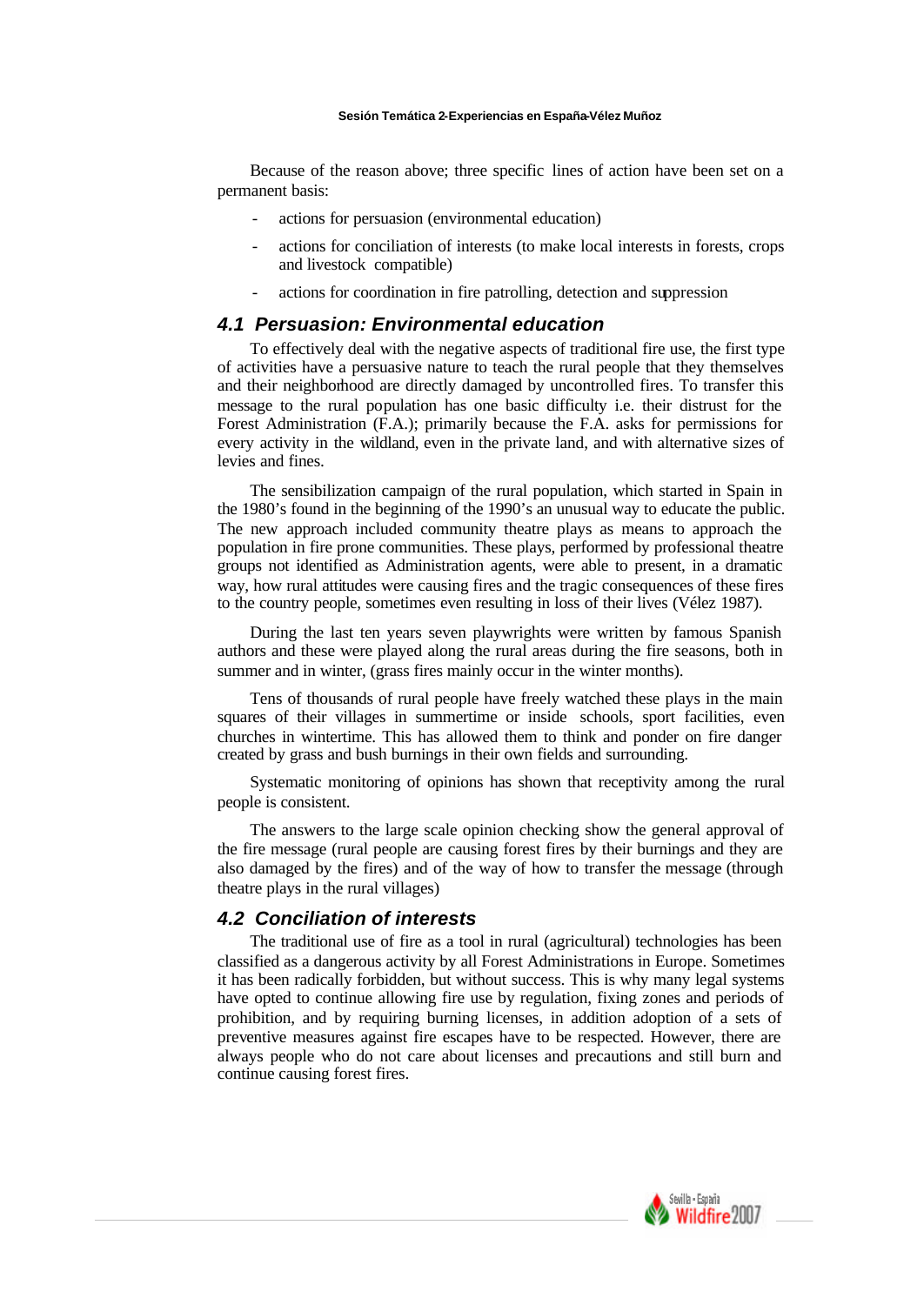The conflict of interests is easy to identify: the rural people burn to manage the vegetation, but the Administration tries to limit open burning to prevent fires from spreading into the forest.

Now that stubble burning has been forbidden in Spain, the farmers have two ways to eliminate the straw:

- by burning illegally in an uncontrolled way
- by ripping up the spikes as near as possible to the soil with the harvester, by lowering the tool. This is causing also very dangerous fires because of sparks produced on beating stones.

The conclusion is that simple prohibition of stubble burning produces more problems of forest fires. Then conciliation of interests looks like the right way to prevent arsonism.

### ÿ **The EPRIF Program**

Conciliation of interests between farmers and Administration is being promoted by a program of controlled burnings in winter. This program started in 1999 in the North-western and Northern regions of Spain, in three high risk districts. In the winter fire season 2006-2007 the program is being performed in 14 districts in the following provinces

| Province                                                                        | $N^{\circ}$ of fires | Burned surface (ha) |  |
|---------------------------------------------------------------------------------|----------------------|---------------------|--|
| A Coruña                                                                        | 2568,3               | 4363,4              |  |
| Lugo                                                                            | 1401,4               | 4704,6              |  |
| Ourense                                                                         | 3841,5               | 16698,8             |  |
| Pontevedra                                                                      | 3274,5               | 5433.5              |  |
| Asturias                                                                        | 1605,2               | 10941,0             |  |
| Cantabria                                                                       | 346,0                | 4055,8              |  |
| León                                                                            | 652,9                | 12931,7             |  |
| Zamora                                                                          | 161,1                | 528,2               |  |
| Ávila                                                                           | 173,5                | 2232,6              |  |
| <b>Navarra</b>                                                                  | 363,2                | 948,5               |  |
| Huesca                                                                          | 107,1                | 822,1               |  |
| Cáceres<br>$\cdots$ $\cdots$ $\cdots$ $\cdots$ $\cdots$ $\cdots$ $\cdots$<br>T. | 783,4                | 9478,3              |  |

\* Ten years average 1996/2005

A team of four specialists is working in every district. They are fellows who in summer work in the fire heli-crews and who are trained in controlled burning and in public awareness rising of in rural areas.

EPRIF works in close coordination with the local foresters, although the organization and budget comes from the Ministry of Environment. They are known as "Integral Prevention Teams" (EPRIF is the Spanish acronym).

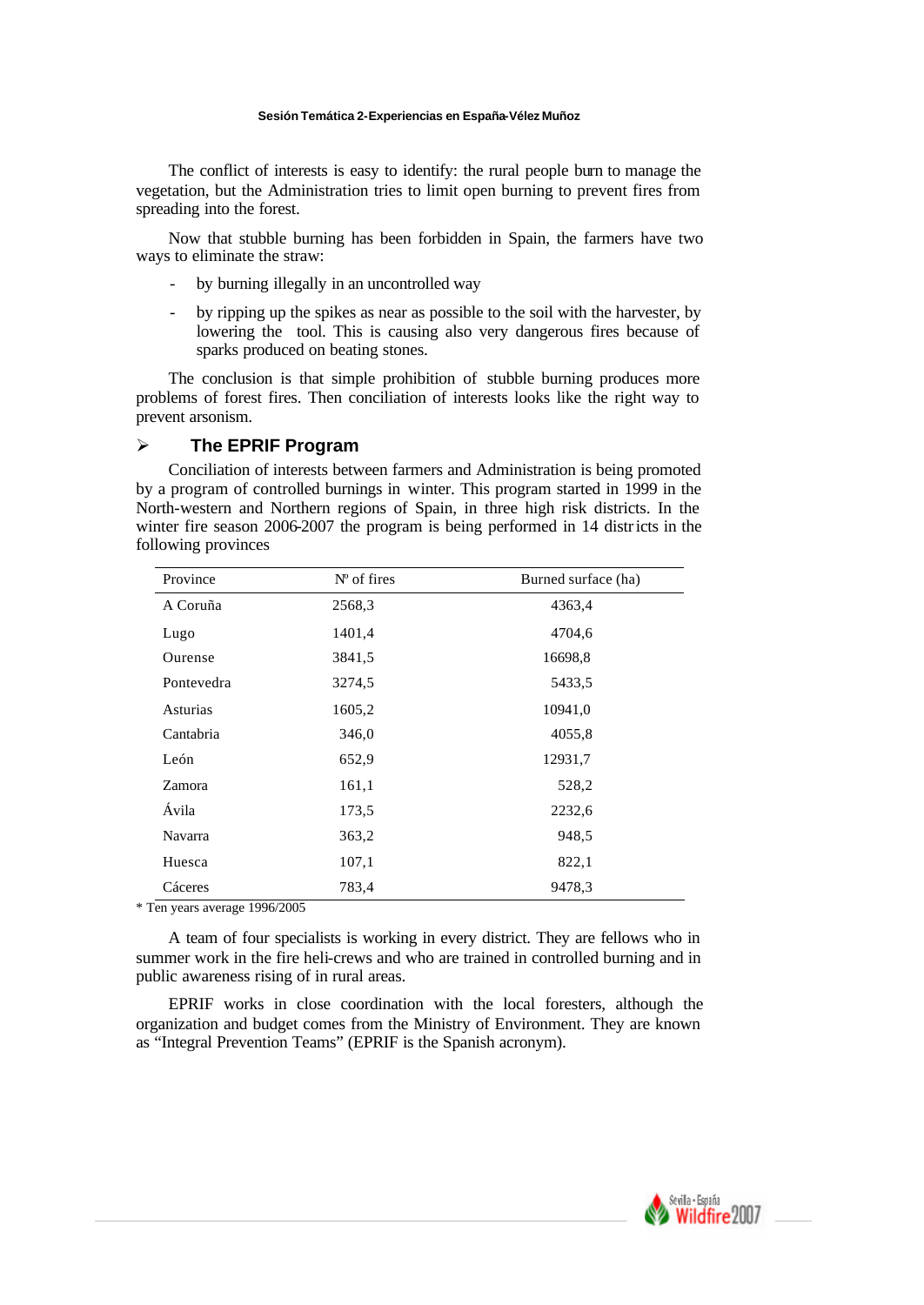## ÿ **The EPRIF's tasks**

These EPRIF teams work from November till April of the following year. Their tasks are the following:

a) Diagnosis of the fire danger:

- analysis of the information on fire causes stored in the Data base;
- identification of the local needs for burning (number of livestock heads);
- identification of the local uses of fire (methods of burning, times, etc.); and
- identification of relationships between the Forest Administration and the local people (conflict assessment).

b) Public relations

- Presentation of the controlled burning program to the local authorities (mayors) and to the local foresters;
- Meetings with the local associations of farmers, visits to livestock markets, etc.; and
- Demonstration of the program.
- c) Joint preparation of plans for bush and grass burnings with the association of farmers and the local foresters.
- d) Execution and evaluation of burnings with the help of the firefighting resources of the Administration to prevent escapes.
- e) Mobile patrolling with small slip-on ground tankers
- f) Firefighting when necessary.
- g) Investigation of fire causes in the district.

### ÿ **Profile of the EPRIF's specialists**

In order to perform efficiently the above tasks, the specialists are selected according to the following criteria:

- Staff (age: between 25 and 35) with a universitary degree in Forestry (Ingenieros forestales);
- 5 years of experience in the Special Forest Fire Brigades (BRIF , similar to the American "hot-shots") like Fire Boss;
- Practical training in controlled burning, received during their jobs in the Brigades;
- Good aptitude of communicating with other people, identified after their records in the Brigades and verified in a selection interview; and
- Good physical fitness according to the standard test for the suppression personnel (step test).

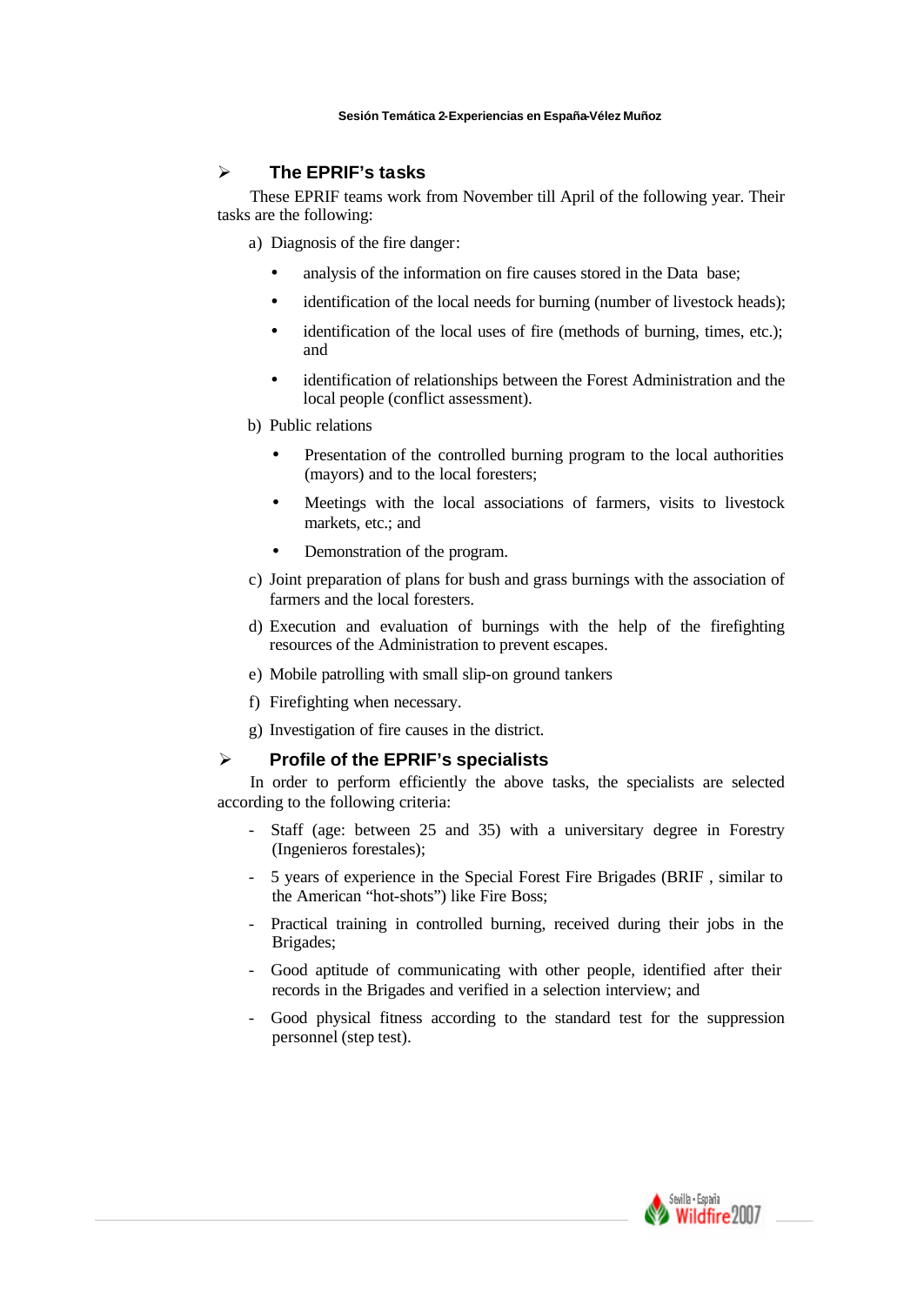The Field Coordinators of the EPRIF Program have the same profile plus a diploma in an Advanced Course on Prevention, organized by the Ministry of Environment.

These preconditions aim at the Program efficiency with an added important sideeffect: These personnel gets a guaranteed six-months job in the Program, plus another four months in the Summer brigades (BRIF). That means a minimum of ten months of employment each year, which is creating a good incentive to remain in the forest fire activities and not to look for more comfortable jobs.

### ÿ **Appraisal of the EPRIF work**

The control of the EPRIF work is made through detailed reports prepared after every activity.

During the campaign "November 2005 – April 2006" the following activities were carried out in ten districts:

|                          | Activities                                   | Number | Time    | Surface (ha) |
|--------------------------|----------------------------------------------|--------|---------|--------------|
|                          | Meetings with farmers and the Administration | 478    | 1069:52 |              |
|                          | Sensibilization talks                        | 98     | 299:16  |              |
|                          | Fuel management without fire.                | 435    | 927:58  | 463,24       |
|                          | Controlled burning                           | 145    | 597:44  | 1001,43      |
|                          | Fire suppression                             | 75     | 127:55  | 973,30       |
| $\overline{\phantom{a}}$ | Causes investigation                         | 25     | 93:09   |              |
|                          | Logistic activities                          | ----   | 5887:37 |              |

- a) Meetings: 18 percent of the meetings were held with the farmers. The others were held with the Forest Administration or with the municipal authorities. As a matter of fact, to promote controlled burning it is necessary first to agree with the Administration to get permissions, prepare plans, etc. It is necessary to increase the number of contacts with the local people.
- b) Sensibilization: 33 percent of these talks were addressed to the local people. These talks were mainly to train them in the techniques of how to control the fire; the 61% was given to children at the schools.
- c) Fuel management (mitigation) without fire: This was necessary sometimes to protect houses or other facilities, showing an alternative approach to the use of fire and also to prepare the burnings.
- d) Controlled burning: the 16 percent of the burned surface was not publicly owned. In fact 67 percent of burnings had the objective of managing grazing lands.. Those lands are in most cases municipal or communal and rented to the farmers to feed their cattle. In 86 percent of the burnings the results were satisfactory for the land owners (public or private);
- e) Fire suppression: Although this is not the main objective, the EPRIF team had to help in a number of fires, because when it is possible to disseminate burning experience, it is also possible to burn illegally.
- f) Investigation of fire causes: The number of investigated fires was low because in some provinces there are investigation brigades, but not in all of them. So a better coordination is necessary to make use of this expertise.

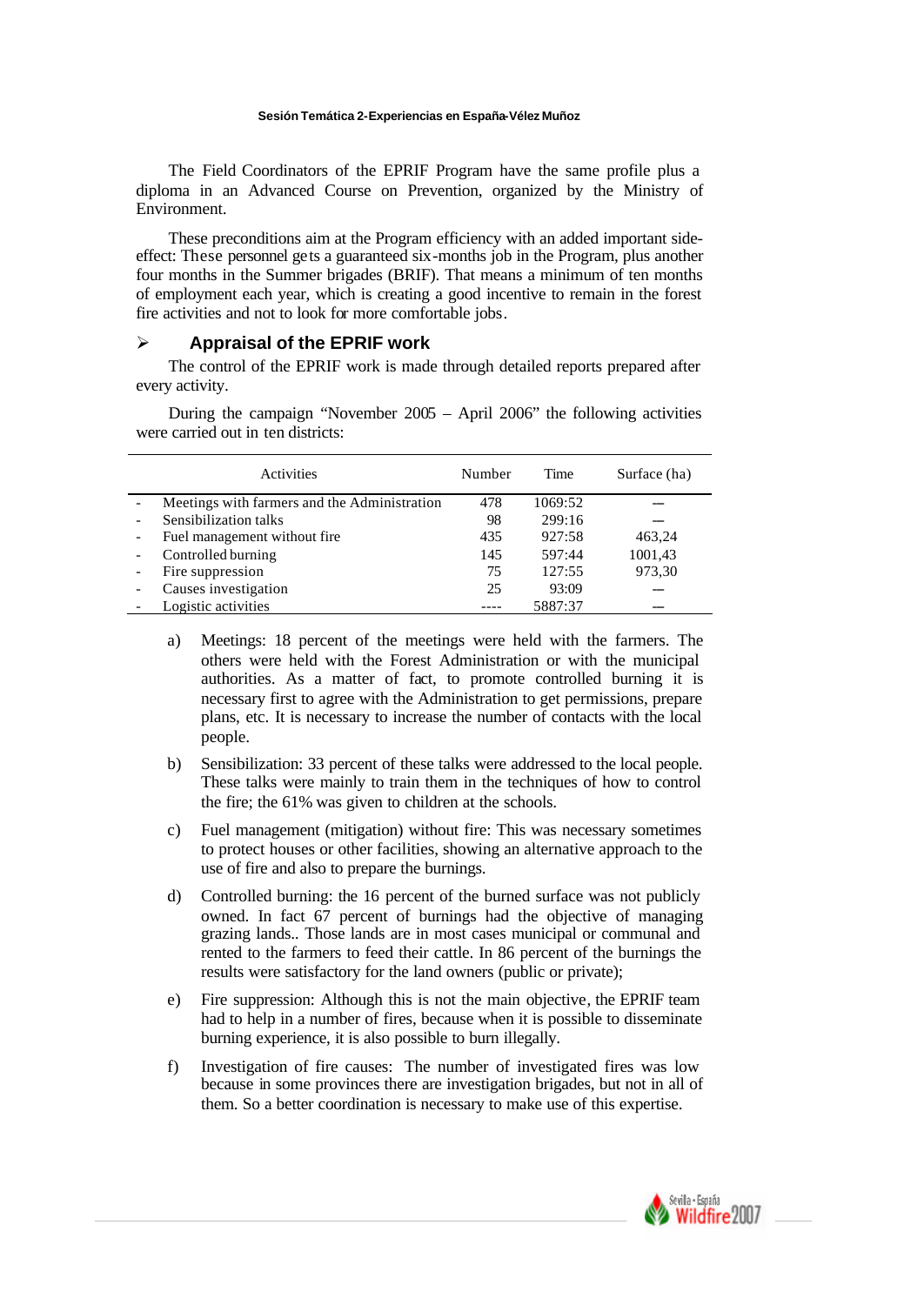These figures show the level of activity of the EPRIFs, but, after seven campaigns of this program, there were very encouraging results: In all districts where the EPRIF are working a drastic change in attitudes about the use of fire both among the farmers and local foresters can be observed. They now realize that they can control burnings just by working together, and by doing this they can prevent fires from spread into the forest.

# *4.3 Coordination between the Administration resources and the country people*

The "ancient" traditional organization in Spain against forest fires was based on the capability of the nearest people to react. However, the increasing intensity of fires, the land abandonment and the ageing of the remaining residents in the rural areas had made that option obsolete and forced the Administration to become the main actor in managing wildland fires.

Sophistication of the resources and techniques employed by the Administration, under the pressure by the urban population for faster results, placed the rural people in the position of observers. Although the Forest Law states that helping to suppress fire is an obligation of everybody, official services often keep the local people away from the fire line, mainly for safety reasons and also for the difficulty in integrating them in the suppression operations.

Safety is a must. So this official attitude is to be applied as a general rule.

However there are a number of tasks where the local people can help efficiently. In fact environmental education produces the need to create opportunities for organizing the local people eager to help.

Spain has two main approaches for that purpose:

- the Registered Groups of Volunteers
- the Societies for Forest Protection (ADF is the Spanish acronym)

# ÿ **The Registered Groups of Volunteers (RGV)**

Both the National Forest Law and the Regional Forest Laws are encouraging the promotion of the volunteers groups by providing economical support and by creating a legal framework for their activities. The Region of Valencia (Comunidad Valenciana) is an interesting example (Suárez 2000). Its legislation provides the legal framework for volunteers, with a specific budget provisions under certain conditions:

- Participation in the volunteers groups have to be open to all kinds of people without discrimination because of origin, sex or age.
- The role of the volunteers is preventive, i.e. to inform the visitors to forest areas on the rules and precautions to prevent fires from starting and on other types of dangers in the forest.
- Fire suppression is excluded from the field of their activities. They have to work just for fire prevention. This means that they do not pass any physical fitness tests or have fire fighting experience; and they do not need to carry suppression equipment.
- "Volunteer" does not mean "spontaneous" in this case. That is, they need a special training to know how to perform in an effective way in their preventive

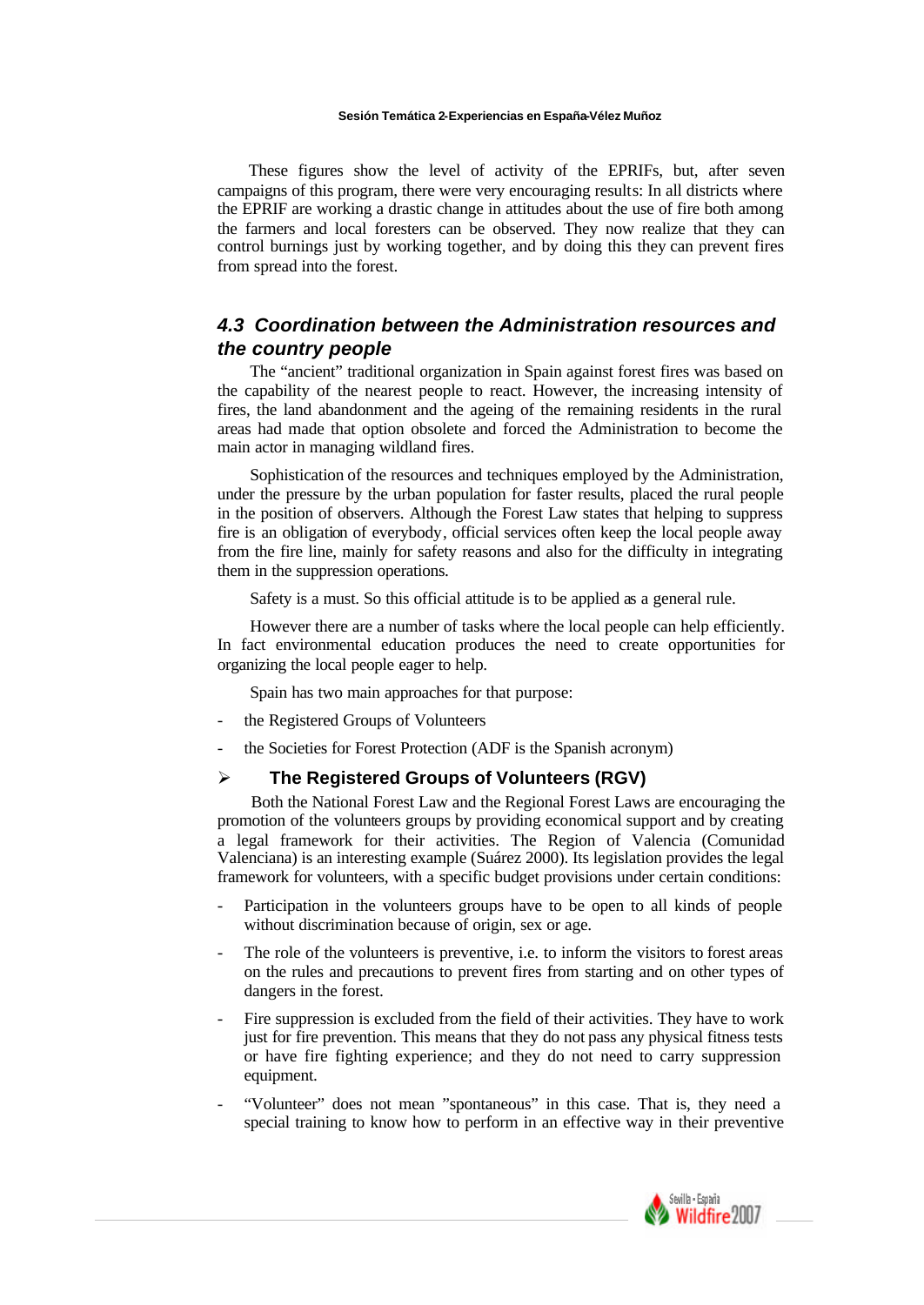tasks. Therefore the Administration devotes financial resources for organizing short courses in the villages where the groups are based.

- Forest protection tasks have to be compatible with the daily life of the volunteer. Therefore the work is not obligatory and there is no signed labour contract between the volunteer and the Administration.
- All volunteers have to register within the Administration, which will provide them with an official certificate recognizing them as "registered volunteers". This certificate means that the Administration backs their activities in forest protection.
- The groups have to design their own programs of activity, which may be supervised by the Administration.
- The Regional Administration has a budget for purchasing equipment (vehicles, radios, work costumes, training courses, etc)

Presently there are more than 4000 people registered in this program, living all around the Valencia Region, both in the rural and the urban areas. Forest/urban interface in this Region is very large and fires often spread into this areas. Thereby the role of the volunteers groups to inform the people about the danger and to give recommendations for prevention has been critical in avoiding excessive damages.

The results of this Volunteer action together with preventive silviculture, fire mitigation and other measures, had made the Valencia Region leader in fire prevention in Spain, with a steady reduction in both the number of fires and in the burned area during the last ten years.

# ÿ **The Societies for Forest Protection (ADF)**

The ADFs are a different kind of volunteer group from the RGV´s, because their members are not only individuals, but also local bodies and NGOs such as associations of forest owners, associations of farmers, environmentalist groups, etc. The local authority (mayor) is an essential member, because these societies have a municipal base and they work under the municipal coordination.

They are responsible for the following activities:

- Programs for patrolling in their territory;
- Programs for "first attack" before the arrival of the professional fire fighters. The ADF leaves the fire line in that moment. They also cooperate in mop-up operations;
- Programs for reforestation (rehabilitation of burned areas) after fire;
- Sensibilization campaigns addressed to the forest owners and to the farmers in their territory;
- Sensibilization campaigns addressed to the local dwellers in general; and
- Maintenance of infrastructures: fuel breaks, roads, water reservoirs.

Every ADF has a Council and a General Assembly usually chaired by the mayor.

The first ADFs were created in 1988 in Catalonia (Garriga 2000). The Regional Administration devotes a budget to subsidize the purchasing of equipment for the

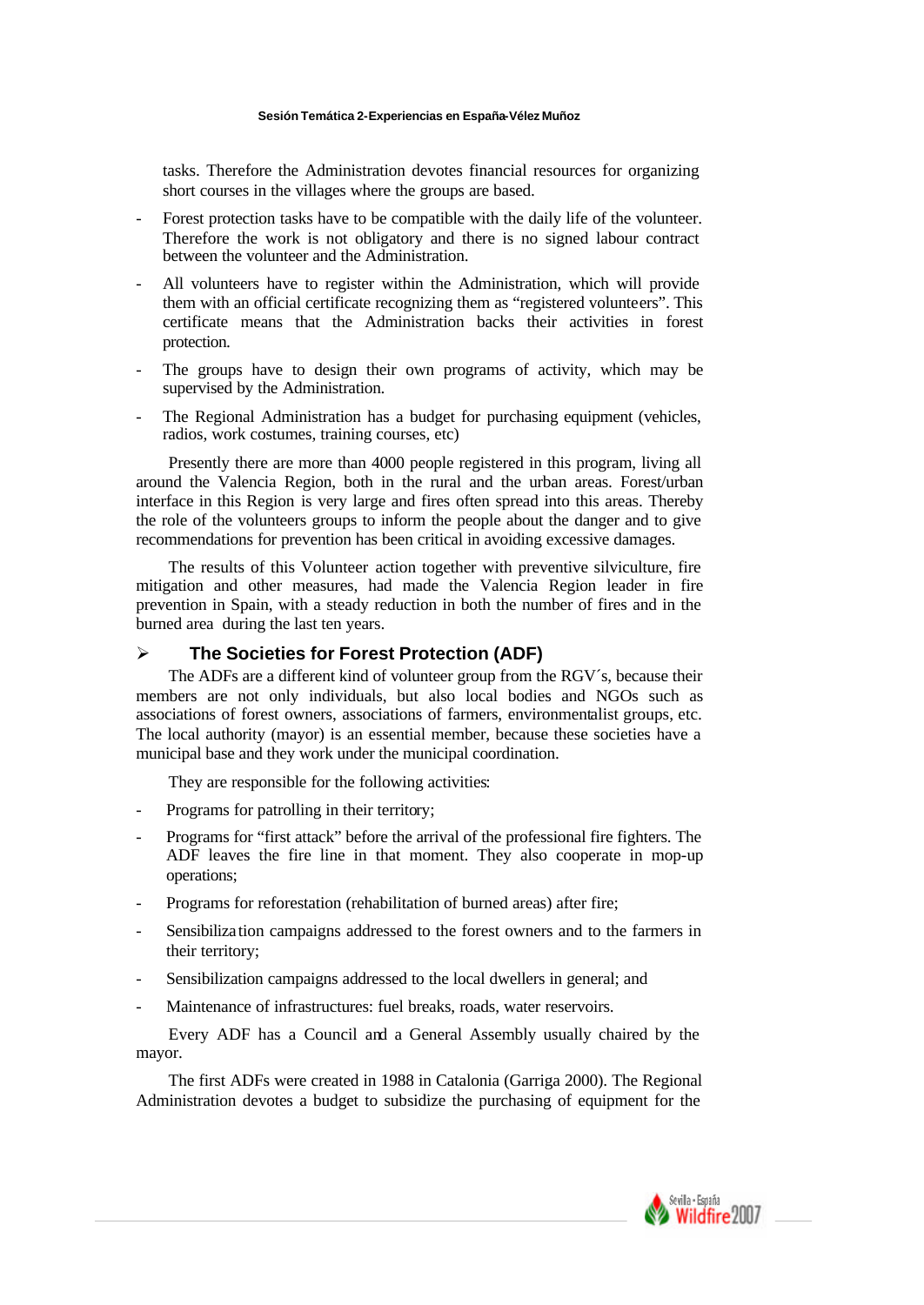above listed activities. For instance, slip-on tanks are purchased with that budget and mounted on the farmer's pick-ups for first attack or mop-up.

The Region of Andalusia has established provisions to support similar societies in its Forest Fires Law of 1999. Although the experience is still recent, it has up to now proven an interesting tool in promoting the preparation of fire prevention plans by forest owners or members of the ADF; because in such cases they can get economical incentives.

# **5. Conclusion**

In a urbanized society like Europe the concept of wildfires is difficult to understand, because the historical memory of rural burnings has long since been lost and substituted by the concept of total "fire exclusion".

The traditional use of fire in no more understood, and the rural people who still burn become relics of ancient times.

At the same time land abandonment produces more and more fuel accumulations and escaping wildfires from agricultural burning or weekend camping/hunting becomes a major agent of disturbance in the remaining forest ecosystems.

Therefore , it is necessary to understand the role of fire in the environment as well as to integrate it in present silvicultural practices. It is also necessary for the general public as well as for the Administration to understand which are the aims of the rural people when they burn. This revelation would open ways to achieve the right type of burnings instead of increase wildfires. This is the essence of the EPRIF program.

Besides, the local people, more and more urbanized but at the same time, more and more aware of the negative wildfire effects are asking for ways to cooperate. But, primarily because of the dangers to human lives in fire suppression activities, the Administration have agreed to facilitate the offered cooperation through the various volunteers organizations; aimed at preventive activities and, only in well defined conditions, to help in fire suppression. These organizations are always linked to a municipal authority, in order to get good cooperation from all kinds of people and stakeholders.

# **Bibliography**

- ASEMFO 2003: III Estudio de inversión y empleo en el Sector Forestal, Asociación Nacional de Empresas Forestales, Madrid 68 pp
- Garriga, J., 2000: Voluntarios forestales en Cataluña, en "La defensa contra incendios forestales, Fundamentos y experiencias", Coordinator: R. Vélez, pp.13.46-13.49, Ed. McGraw-Hill, Madrid
- ICONA, 1997: Clave fotográfica de modelos de combustibles, Madrid (There is a version on CD, Ministry of Environment, Madrid 2004)
- Martínez, E. et al. 2001: Manual de quemas controladas, 175 pp, Ed. Mundi-Prensa, Madrid.
- Molina, D. 2000: Fuego prescrito y Planes de quema, en "La defensa contra incendios forestales. Fundamentos y experiencias", Coordinador: R. Vélez, pp. 14.36 – 14.61, Ed. McGraw-Hill, Madrid.
- Plan Bleu 2003: Les espaces boisés méditerranéens, J. Montgolfier, Plan Bleu, Paris, 192 pp